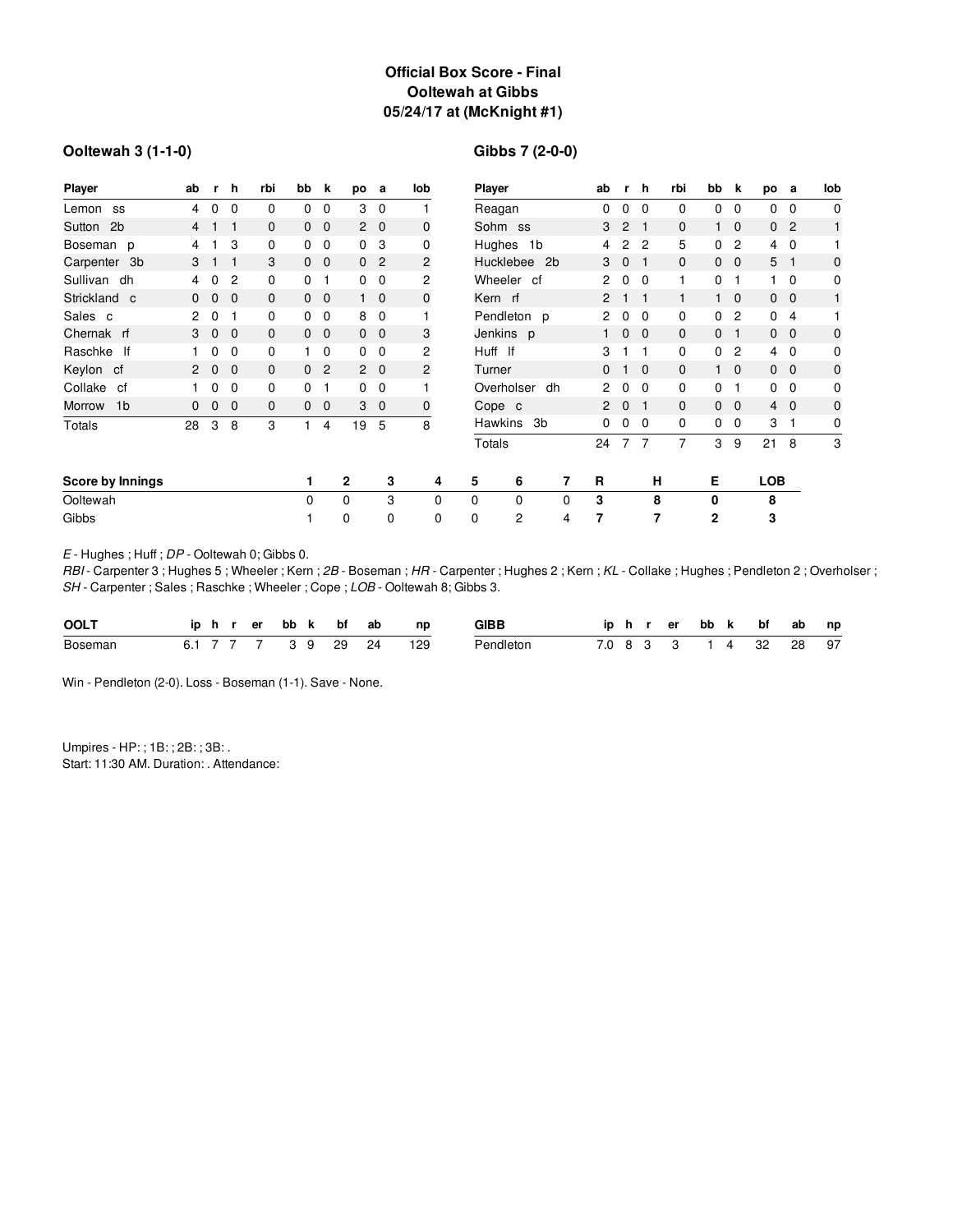# **S c o rin g In nin g s - Fin al Ooltewah at Gibbs 0 5 / 2 4 /1 7 a t ( M c K nig h t# 1 )**

| Score by Innings |  | 2 3 4 5 6               |     |   |         | 7 R      |     | - H | LOB |
|------------------|--|-------------------------|-----|---|---------|----------|-----|-----|-----|
| Ooltewah         |  | $\overline{\mathbf{3}}$ |     | 0 | 0       | $\Omega$ | - 3 |     |     |
| Gibbs            |  | $\mathbf{0}$            | - 0 |   | 0 2 4 7 |          |     |     |     |

Ooltewah starters: Gibbs starters: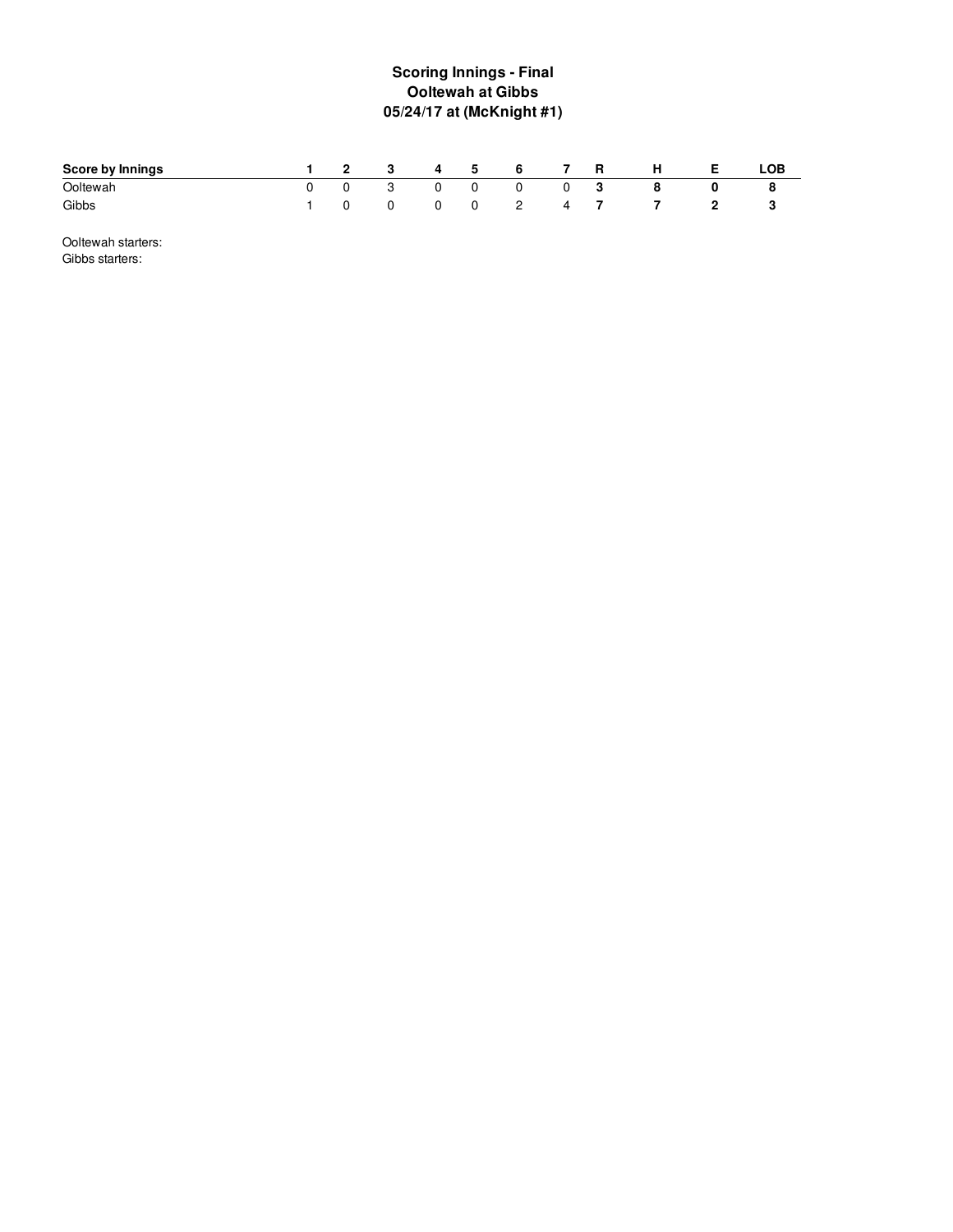### **Play By Play (Full) - Final Ooltewah at Gibbs 05/24/17 at (McKnight #1)**

| Score by Innings |  |          |  | 1 2 3 4 5 6 7 R |  | H.        | <b>E</b> | LOB. |
|------------------|--|----------|--|-----------------|--|-----------|----------|------|
| Ooltewah         |  |          |  | 0 0 3 0 0 0 0 3 |  | - 8       |          |      |
| Gibbs            |  | $\Omega$ |  |                 |  | 0 2 4 7 7 |          |      |

Ooltewah starters: Gibbs starters:

OOLT 1st - Lemon, #2 flied out to LF, (fly ball) [J Huff]; Sutton, #22 flied out in foul territory, (fly ball) [J Huff]; Boseman, #25 reached on error by 1B [M Hughes] to SS, (ground ball) [L Sohm, M Hughes]; Lineup: Sub M Forrester, #1 Pinch Running for K Boseman, #25 (Pitcher); Carpenter, #5 grounded out to 2B, (ground ball) [S Hucklebee, M Hughes];

R, H, E, LOB.

GIBB 1st - Lineup: Sub K Boseman, #25 for M Forrester, #1 (Pitcher); Sohm, #3 singled to CF, (ground ball) [A Keylon]; Hughes, #18 struck out swinging [Boseman, #25]; Sohm, #3 stole 2nd; Hucklebee, #16 singled to P, (bunt) [K Boseman] L Sohm advanced to 3rd; Hucklebee, #16 stole 2nd; Wheeler, #00 sacrificed [K Boseman, S Sutton] L Sohm scored, S Hucklebee advanced to 3rd; Kern, #33 lined out to CF, (line drive) [A Keylon]; R, H, E, LOB.

OOLT 2nd - Sullivan, #14 singled to CF, (line drive) [O Wheeler]; Sales, #9 sacrificed [R Pendleton, S Hucklebee] T Sullivan advanced to 2nd; Chernak, #21 grounded out to 3B, (ground ball) [A Hawkins, M Hughes] T Sullivan advanced to 3rd; Raschke, #4 walked [Pendleton, #5]; Keylon, #7 struck out swinging [Pendleton, #5]; R, H, E, LOB.

GIBB 2nd - Pendleton, #5 struck out looking [Boseman, #25]; Huff, #1 struck out swinging [Boseman, #25]; Overholser, #17 struck out looking [Boseman, #25];

R, H, E, LOB.

OOLT 3rd - Lemon, #2 lined out to 3B, (line drive) [A Hawkins]; Sutton, #22 singled to CF, (hard ground ball) [O Wheeler]; Boseman, #25 singled to 3B, (popup) [A Hawkins] S Sutton advanced to 2nd; Carpenter, #5 homered to LF, (fly ball) [] S Sutton scored, K Boseman scored; Sullivan, #14 singled to 3B, (line drive) [A Hawkins]; Sales, #9 singled to CF, (hard ground ball) [O Wheeler] T Sullivan advanced to 2nd; Lineup: Sub M Strickland, #8 Pinch Running for C Sales, #9 (Catcher); Chernak, #21 lined out to LF, (line drive) [J Huff]; Raschke, #4 grounded out to P, (ground ball) [R Pendleton, M Hughes]; R, H, E, LOB.

GIBB 3rd - Cope, #28 flied out to SS, (popup) [T Lemon]; Sohm, #3 grounded out to P, (ground ball) [K Boseman, H Morrow]; Hughes, #18 struck out looking [Boseman, #25]; R, H, E, LOB.

OOLT 4th - Keylon, #7 struck out swinging [Pendleton, #5]; Lemon, #2 lined out to LF, (line drive) [J Huff]; Sutton, #22 lined out to 3B, (line drive) [A Hawkins]; R, H, E, LOB.

GIBB 4th - Hucklebee, #16 lined out to SS, (line drive) [T Lemon]; Lineup: Sub C Sales, #9 for M Strickland, #8 (Catcher); Wheeler, #00 flied out to SS, (popup) [T Lemon]; Kern, #33 walked [Boseman, #25]; Pendleton, #5 struck out looking [Boseman, #25]; R, H, E, LOB.

OOLT 5th - Boseman, #25 doubled to LF, (fly ball) [J Huff]; Lineup: Sub M Forrester, #1 Pinch Running for K Boseman, #25 (Pitcher); Carpenter, #5 sacrificed [R Pendleton, S Hucklebee] M Forrester advanced to 3rd; Sullivan, #14 struck out swinging [Pendleton, #5]; Sales, #9 lined out to CF, (line drive) [O Wheeler]; R, H, E, LOB.

GIBB 5th - Lineup: Sub K Boseman, #25 for M Forrester, #1 (Pitcher); Huff, #1 struck out swinging [Boseman, #25]; Overholser, #17 grounded out to 3B, (ground ball) [M Carpenter, H Morrow]; Cope, #28 singled to 1B, (popup) [H Morrow]; Sohm, #3 reached on fielder's choice to 3B, (ground ball) [M Carpenter, S Sutton] S Cope out at 2nd; R, H, E, LOB.

OOLT 6th - Chernak, #21 reached on error by LF [J Huff] to LF, (line drive) [J Huff]; Raschke, #4 sacrificed [R Pendleton, S Hucklebee] A Chernak advanced to 2nd; Lineup: Sub A Collake, #11 for A Keylon, #7 (Center Field); Collake, #11 struck out looking [Pendleton, #5]; Lemon, #2 lined out to 3B, (line drive) [A Hawkins]; R, H, E, LOB.

GIBB 6th - Lineup: Sub A Keylon, #7 for A Collake, #11 (Center Field); **Hughes, #18 homered to CF, (fly ball) [];** Hucklebee, #16 lined out to CF, (line drive) [A Keylon]; Wheeler, #00 struck out swinging [Boseman, #25]; **Kern, #33 homered to CF, (fly ball) [];** Lineup: Sub D Jenkins, #20 for R